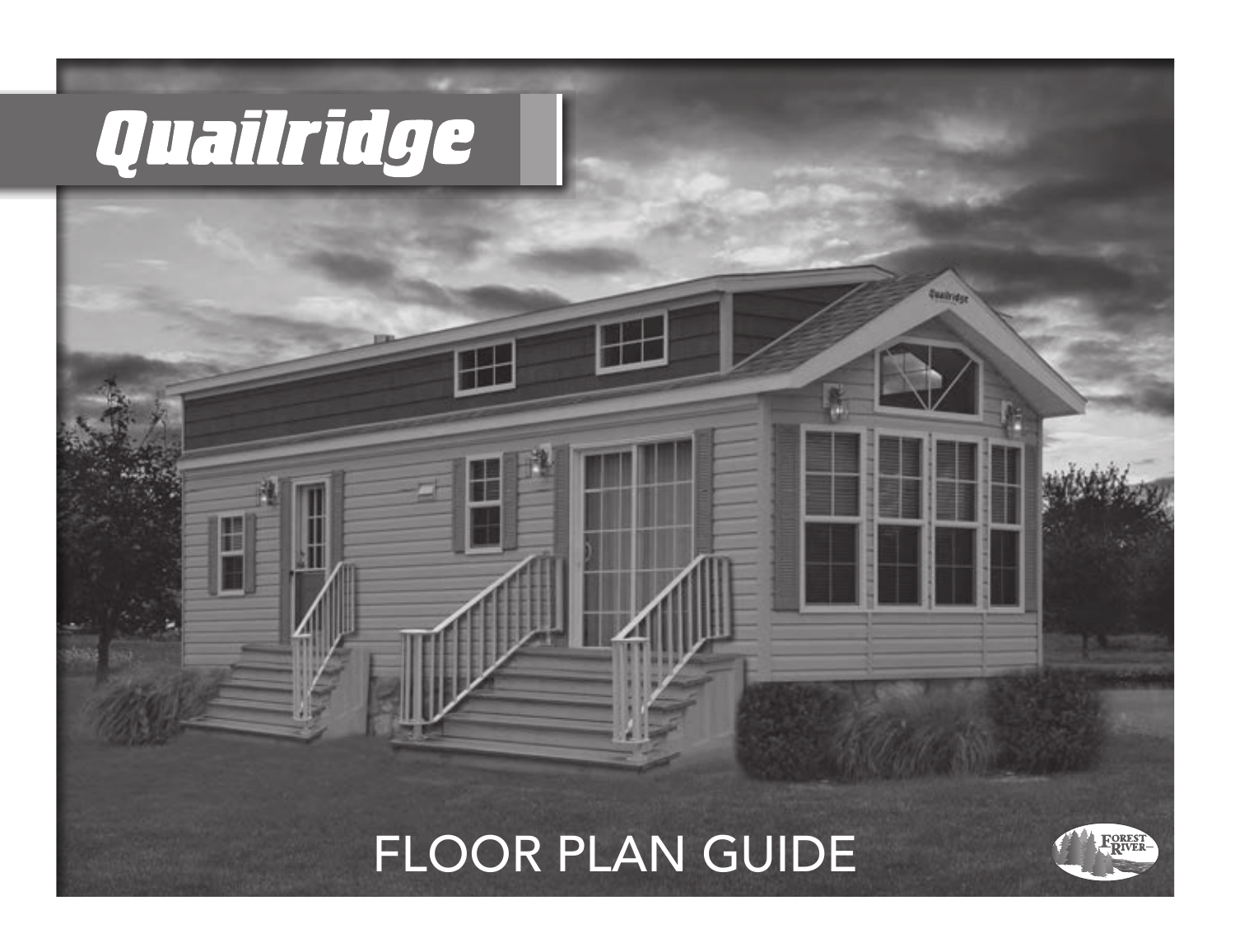## NON LOFT FLOOR PLANS



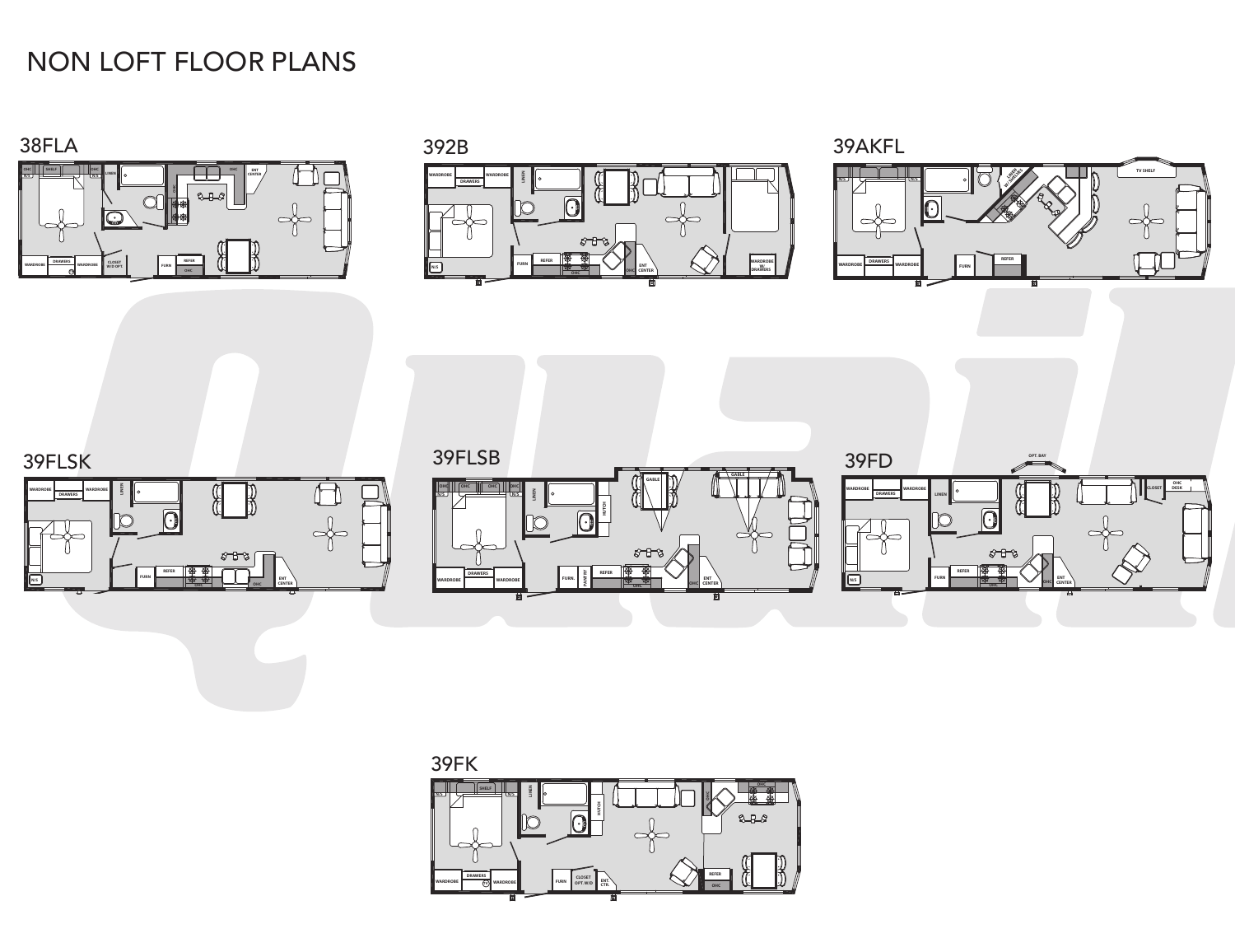



## LOFT FLOOR PLANS